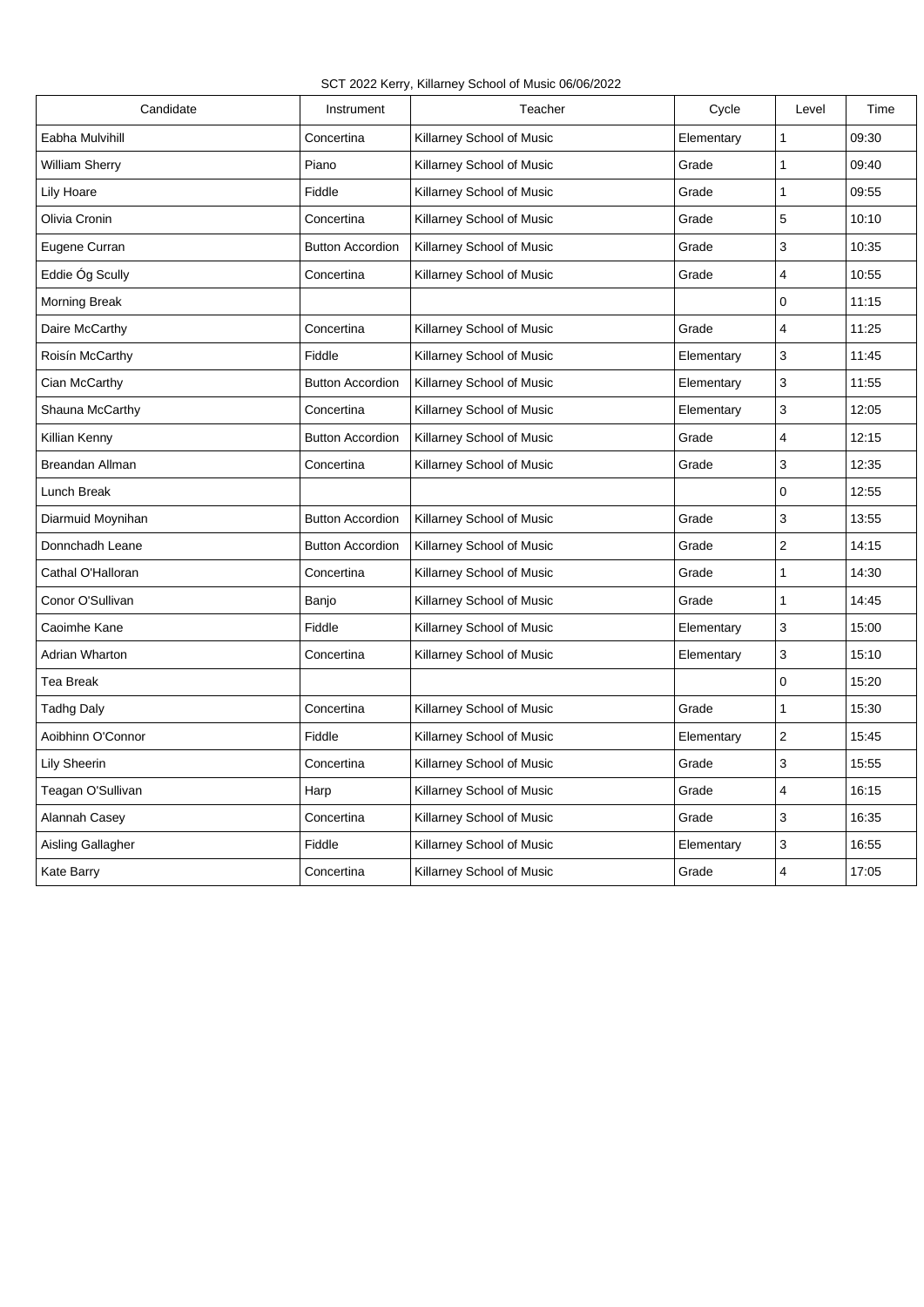SCT 2022 Kerry, Killarney School of Music 07/06/2022

| Candidate            | Instrument              | Teacher                   | Cycle      | Level          | Time  |
|----------------------|-------------------------|---------------------------|------------|----------------|-------|
| Katie Treyvaud       | Concertina              | Killarney School of Music | Grade      | $\overline{4}$ | 09:30 |
| Ellen DeBurca        | Feadóg                  | Killarney School of Music | Grade      | 8              | 09:50 |
| Eanna Ryle           | <b>Button Accordion</b> | Killarney School of Music | Grade      | 3              | 10:30 |
| Muireann Spillane    | Feadóg                  | Killarney School of Music | Grade      | 3              | 10:50 |
| <b>Morning Break</b> |                         |                           |            | 0              | 11:10 |
| Emma Griffin         | Flute                   | Killarney School of Music | Grade      | 3              | 11:20 |
| Jack O'Connor        | <b>Button Accordion</b> | Killarney School of Music | Grade      | 3              | 11:40 |
| Maura Joy            | Concertina              | Killarney School of Music | Elementary | 3              | 12:00 |
| <b>Billy Keane</b>   | <b>Button Accordion</b> | Killarney School of Music | Grade      | 1              | 12:10 |
| <b>Timmy Keane</b>   | Banjo                   | Killarney School of Music | Grade      | 5              | 12:25 |
| Lunch Break          |                         |                           |            | 0              | 12:50 |
| Cian Stack           | <b>Button Accordion</b> | Killarney School of Music | Grade      | $\overline{2}$ | 13:55 |
| Joe Horan            | Feadóg                  | Killarney School of Music | Grade      | 6              | 14:10 |
| Mary O'Donoghue      | Concertina              | Killarney School of Music | Grade      | 3              | 14:40 |
| Zoe Counihan         | Concertina              | Killarney School of Music | Grade      | 3              | 15:00 |
| <b>Tea Break</b>     |                         |                           |            | $\mathbf 0$    | 15:20 |
| Jennifer Rea         | Concertina              | Killarney School of Music | Grade      | 3              | 15:30 |
| Roisín O'Mahony      | Fiddle                  | Killarney School of Music | Elementary | 3              | 15:50 |
| Ross Cronin          | Feadóg                  | Killarney School of Music | Elementary | $\overline{2}$ | 16:00 |
| Aine Clayton         | Feadóg                  | Killarney School of Music | Grade      | 1              | 16:10 |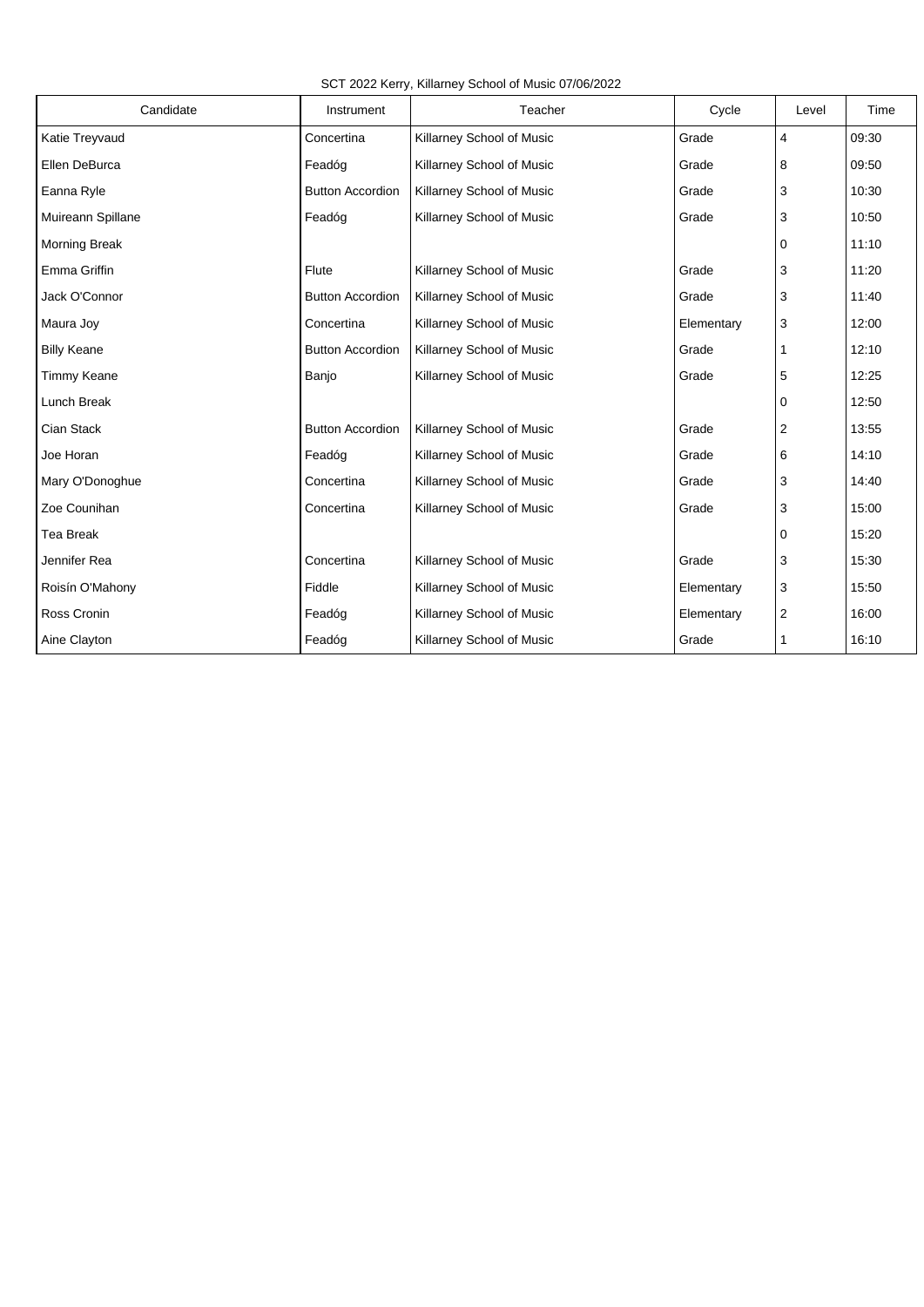SCT 2022 Kerry, Killarney School of Music 08/06/2022

| Candidate            | Instrument              | Teacher                   | Cycle      | Level                   | Time  |
|----------------------|-------------------------|---------------------------|------------|-------------------------|-------|
| Chloe Coffey         | Concertina              | Killarney School of Music | Grade      | 1                       | 09:35 |
| Clionagh Coffey      | Concertina              | Killarney School of Music | Grade      | 1                       | 09:50 |
| Aoibhi Collins       | <b>Button Accordion</b> | Killarney School of Music | Grade      | 6                       | 10:05 |
| Caitriona McKenna    | <b>Button Accordion</b> | Killarney School of Music | Grade      | 5                       | 10:35 |
| <b>Morning Break</b> |                         |                           |            | 0                       | 11:00 |
| Faye Mannix          | Fiddle                  | Killarney School of Music | Elementary | $\mathbf{1}$            | 11:10 |
| Georgina Casey       | Concertina              | Killarney School of Music | Grade      | 4                       | 11:20 |
| <b>Isla Cronin</b>   | Concertina              | Killarney School of Music | Elementary | 3                       | 11:40 |
| Zach Cronin          | <b>Button Accordion</b> | Killarney School of Music | Grade      | $\mathbf{1}$            | 11:50 |
| Michael O'Donoghue   | <b>Button Accordion</b> | Killarney School of Music | Grade      | 1                       | 12:05 |
| Patrick O'Donoghue   | Concertina              | Killarney School of Music | Elementary | 3                       | 12:20 |
| Dara Sheehan         | <b>Button Accordion</b> | Killarney School of Music | Elementary | 3                       | 12:30 |
| Ronan Coffey         | Feadóg                  | Killarney School of Music | Grade      | $\overline{4}$          | 12:40 |
| Lunch Break          |                         |                           |            | $\mathbf 0$             | 13:00 |
| Sean Daniel Butler   | <b>Button Accordion</b> | Killarney School of Music | Grade      | 5                       | 14:00 |
| Kaitlin O'Riordan    | Fiddle                  | Killarney School of Music | Elementary | $\overline{2}$          | 14:25 |
| Shauna O'Riordan     | Concertina              | Killarney School of Music | Elementary | $\overline{2}$          | 14:35 |
| Kate Healy           | Concertina              | Killarney School of Music | Grade      | 4                       | 14:45 |
| Danny Healy          | Concertina              | Killarney School of Music | Grade      | $\overline{2}$          | 15:05 |
| <b>Tea Break</b>     |                         |                           |            | 0                       | 15:20 |
| Eoin Brosnan         | Feadóg                  | Killarney School of Music | Grade      | 4                       | 15:30 |
| Daniel Cronin        | Banjo                   | Killarney School of Music | Grade      | $\overline{\mathbf{c}}$ | 15:50 |
| Caoilinn Riordan     | Fiddle                  | Killarney School of Music | Elementary | $\mathbf{2}$            | 16:05 |
| Laoise Riordan       | Concertina              | Killarney School of Music | Grade      | 1                       | 16:15 |
| Rebecca O'Leary      | Concertina              | Killarney School of Music | Grade      | $\overline{2}$          | 16:30 |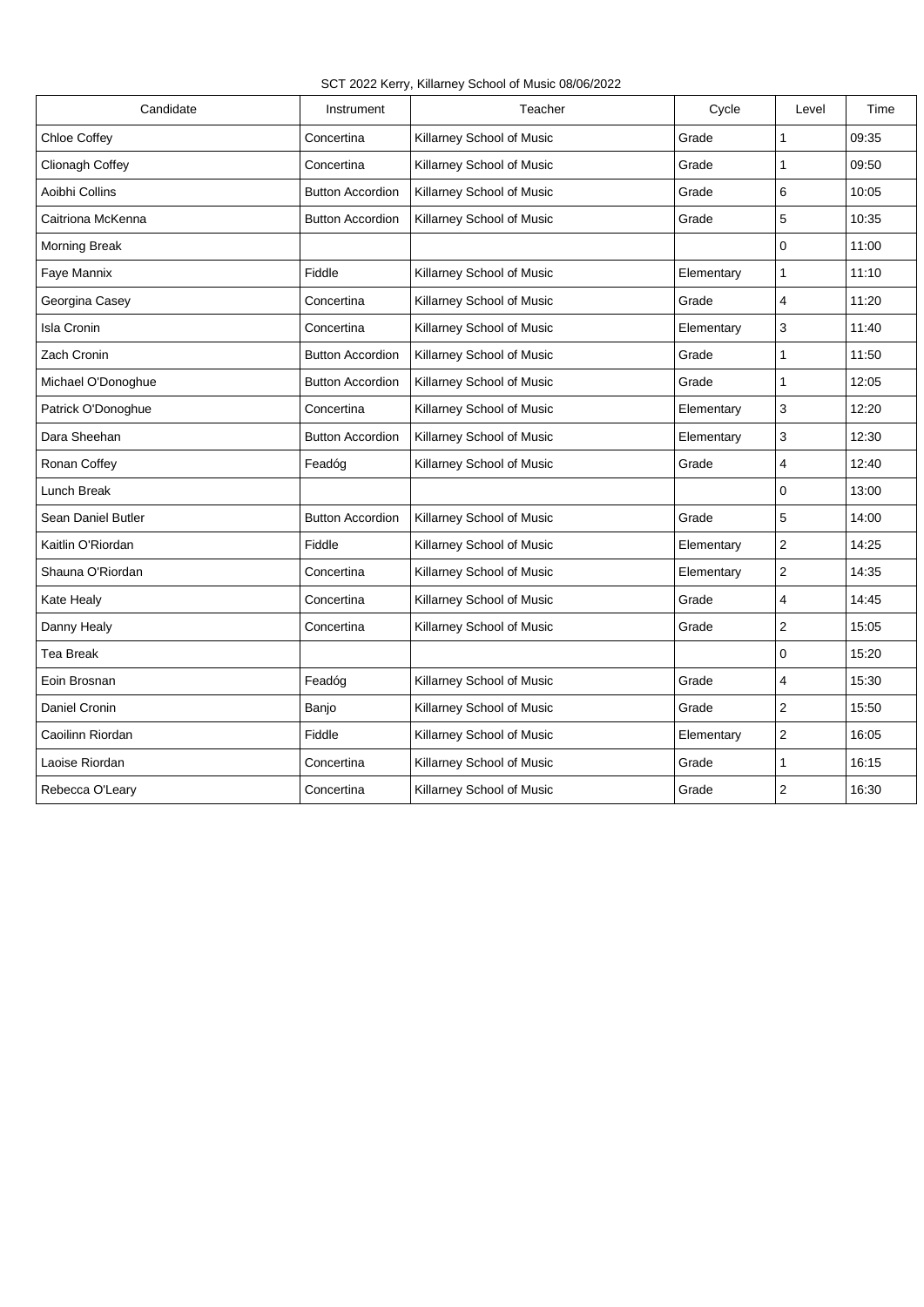SCT 2022 Kerry, Killarney School of Music 09/06/2022

| Candidate                | Instrument              | Teacher                   | Cycle      | Level          | Time  |
|--------------------------|-------------------------|---------------------------|------------|----------------|-------|
| Amy O'Connor             | Concertina              | Killarney School of Music | Grade      | $\overline{2}$ | 09:30 |
| Chloe O'Connor           | Fiddle                  | Killarney School of Music | Grade      | $\overline{2}$ | 09:45 |
| Evan O'Connor            | Feadóg                  | Killarney School of Music | Elementary | 3              | 10:00 |
| Michael O'Connor         | <b>Button Accordion</b> | Killarney School of Music | Grade      | 3              | 10:10 |
| Saoirse Murphy           | Concertina              | Killarney School of Music | Elementary | 1              | 10:30 |
| Orla Condon              | Concertina              | Killarney School of Music | Grade      | 1              | 10:40 |
| Donnacha Gleeson         | Concertina              | Killarney School of Music | Grade      | 1              | 10:55 |
| <b>Morning Break</b>     |                         |                           |            | $\mathbf 0$    | 11:10 |
| Eabha McEvoy             | Fiddle                  | Killarney School of Music | Grade      | $\overline{2}$ | 11:20 |
| Lauren McEvoy            | Feadóg                  | Killarney School of Music | Grade      | $\overline{2}$ | 11:35 |
| Siun Morrissey           | Concertina              | Killarney School of Music | Grade      | 5              | 11:50 |
| <b>Mathona Morrissey</b> | Concertina              | Killarney School of Music | Grade      | 3              | 12:15 |
| <b>Michael Foley</b>     | Feadóg                  | Killarney School of Music | Elementary | 3              | 12:35 |
| Grace O'Sullivan         | Feadóg                  | Killarney School of Music | Grade      | 4              | 12:45 |
| Lunch Break              |                         |                           |            | 0              | 13:05 |
| Naoise Cronin            | Fiddle                  | Killarney School of Music | Grade      | $\overline{2}$ | 14:05 |
| Sheolagh Daly            | Concertina              | Killarney School of Music | Grade      | 3              | 14:20 |
| <b>Eimear Buckley</b>    | Concertina              | Killarney School of Music | Elementary | 3              | 14:40 |
| Grace Doyle              | Concertina              | Killarney School of Music | Grade      | 1              | 14:50 |
| Sianna Murphy            | Fiddle                  | Killarney School of Music | Elementary | 1              | 15:05 |
| Eilis Tangney            | Concertina              | Killarney School of Music | Grade      | $\sqrt{2}$     | 15:15 |
| <b>Emer McAuliffe</b>    | <b>Button Accordion</b> | Killarney School of Music | Grade      | 5              | 15:30 |